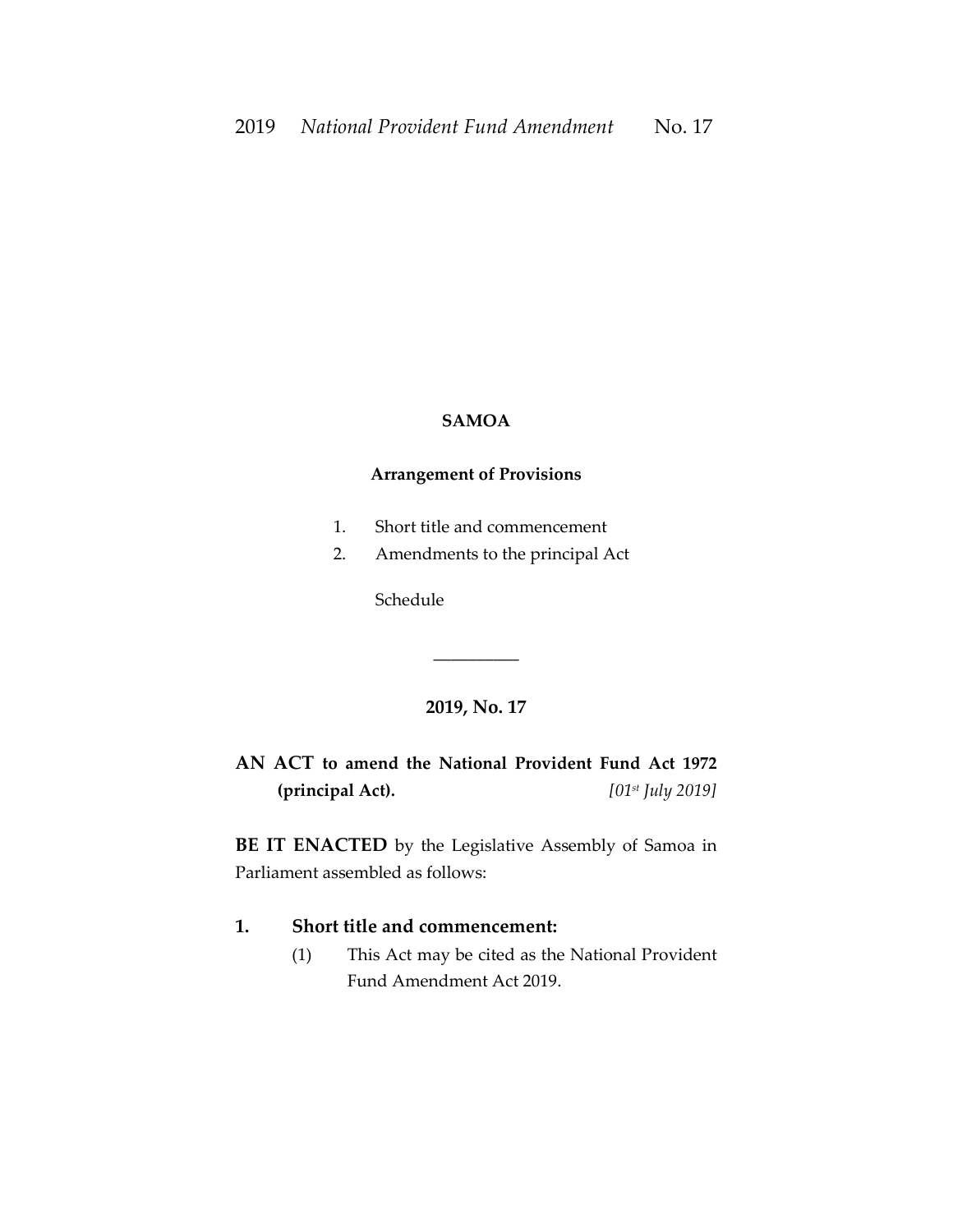### (2) This Act commences as follows:

- (a) column (2) of the Schedule commences on 1 July 2019 and expires on 1 July 2020;
- (b) column (3) of the Schedule commences on 1 July 2020 and expires on 1 July 2021;
- (c) column (4) of the Schedule commences on 1 July 2021.

# **2. Amendments to the principal Act:**

The principal Act is amended as set out in the Schedule of this Act.

### **SCHEDULE**

# (**Sections 1 and 2)**

| Column (1)      | Column (2)                         | Column (3)           | Column (4)             |
|-----------------|------------------------------------|----------------------|------------------------|
| <b>Sections</b> | Amendment                          | Amendments           | Amendments             |
|                 | s on 1 July                        | on 1 July 2020       | on 1 July 2021         |
|                 | 2019                               |                      |                        |
| 22(1)           | Delete "14"                        | Delete "16"          | Delete "18"            |
|                 | and                                | and substitute       | and substitute         |
|                 | substitute                         | ''18''               | $^{\prime\prime}$ 20'' |
|                 | $^{\prime\prime}16^{\prime\prime}$ |                      |                        |
| 22(2)           | Delete "7"                         | Delete "8"           | Delete "9" and         |
|                 | and                                | and substitute       | substitute "10"        |
|                 | substitute                         | $^{\prime\prime}$ 9" |                        |
|                 | ''S''                              |                      |                        |